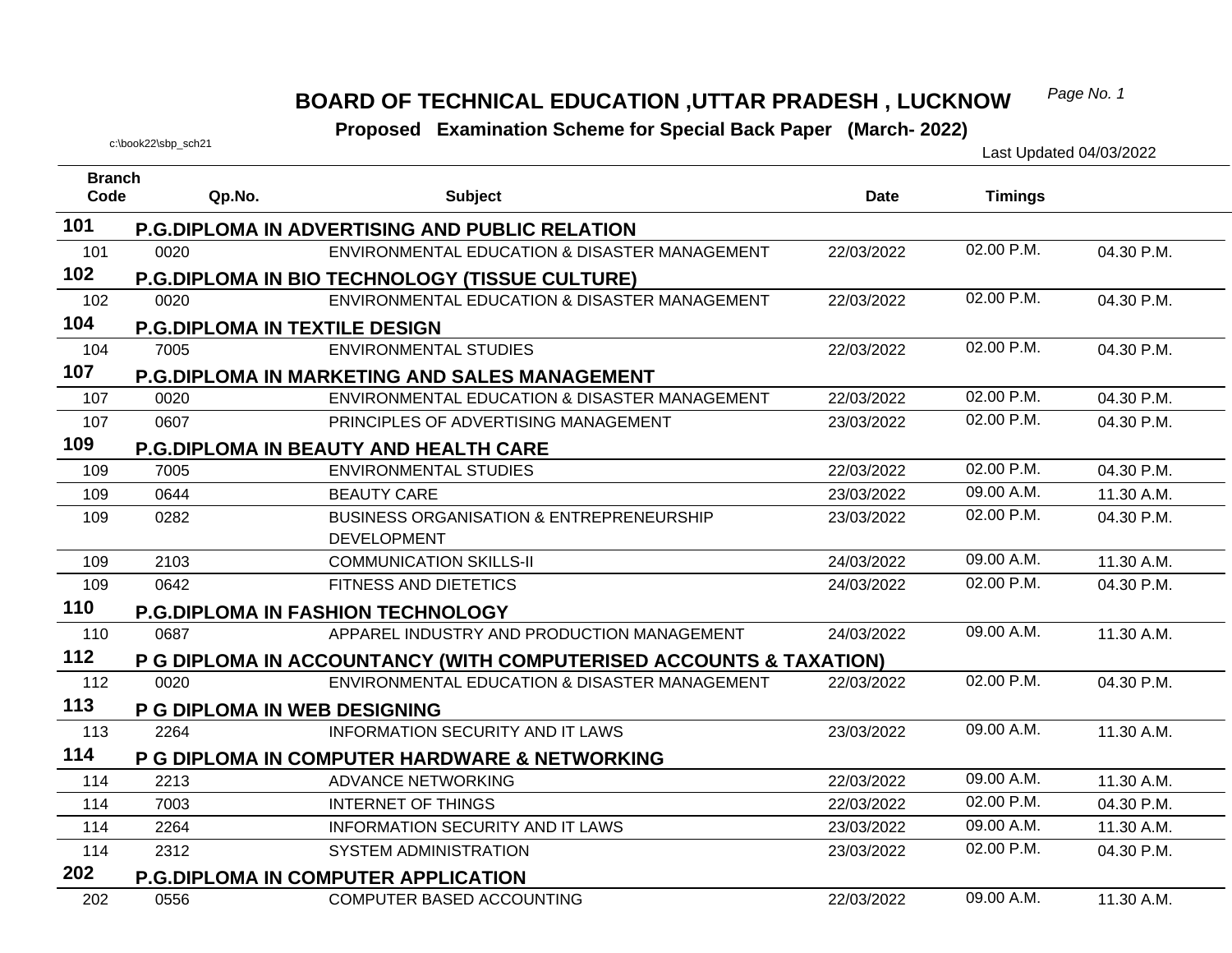## *Page No. 2* **BOARD OF TECHNICAL EDUCATION ,UTTAR PRADESH , LUCKNOW**

| <b>Branch</b> |                                |                                                          |            |                |            |
|---------------|--------------------------------|----------------------------------------------------------|------------|----------------|------------|
| Code          | Qp.No.                         | <b>Subject</b>                                           | Date       | <b>Timings</b> |            |
| 202           |                                | <b>P.G.DIPLOMA IN COMPUTER APPLICATION</b>               |            |                |            |
| 202           | 0020                           | ENVIRONMENTAL EDUCATION & DISASTER MANAGEMENT            | 22/03/2022 | 02.00 P.M.     | 04.30 P.M. |
| 202           | 0893                           | COMPUTER HARDWARE AND MAINTENANCE                        | 23/03/2022 | 09.00 A.M.     | 11.30 A.M. |
| 211           | <b>HOME SCIENCE</b>            |                                                          |            |                |            |
| 211           | 0402                           | <b>INTERIOR DECORATION &amp; KITCHEN MANAGEMENT</b>      | 22/03/2022 | 09.00 A.M.     | 11.30 A.M. |
| 211           | 0020                           | ENVIRONMENTAL EDUCATION & DISASTER MANAGEMENT            | 22/03/2022 | 02.00 P.M.     | 04.30 P.M. |
| 211           | 0404                           | INSTITUTIONAL FOOD SERVICE MANAGEMENT                    | 23/03/2022 | 09.00 A.M.     | 11.30 A.M. |
| 211           | 0406                           | ENTREPRENEURSHIP IN CHILD CARE SERVICES                  | 23/03/2022 | 02.00 P.M.     | 04.30 P.M. |
| 211           | 0408                           | <b>COSTUME DESIGN</b>                                    | 24/03/2022 | 09.00 A.M.     | 11.30 A.M. |
| 212           |                                | <b>LIBRARY AND INFORMATION SCIENCE</b>                   |            |                |            |
| 212           | 0413                           | <b>INFORMATION PROCESSING &amp; RETRIEVAL-II</b>         | 22/03/2022 | 09.00 A.M.     | 11.30 A.M. |
| 212           | 0020                           | ENVIRONMENTAL EDUCATION & DISASTER MANAGEMENT            | 22/03/2022 | 02.00 P.M.     | 04.30 P.M. |
| 212           | 0415                           | LIBRARY AUTOMATION & INFORMATION TECHNOLOGY : BASICS     | 23/03/2022 | 09.00 A.M.     | 11.30 A.M. |
| 213           |                                | <b>P.G. DIPLOMA IN JOURNALISM AND MASS COMMUNICATION</b> |            |                |            |
| 213           | 1907                           | TELEVISION JOURNALISM AND PRODUCTION                     | 22/03/2022 | 09.00 A.M.     | 11.30 A.M. |
| 213           | 1922                           | <b>COMMUNICATION RESEARCH METHODS</b>                    | 22/03/2022 | 02.00 P.M.     | 04.30 P.M. |
| 214           | <b>DIPLOMA IN PHARMACY</b>     |                                                          |            |                |            |
| 214           | 0020                           | ENVIRONMENTAL EDUCATION AND DISASTER MANAGEMENT          | 22/03/2022 | 02.00 P.M.     | 04.30 P.M. |
| 214           | 0422                           | PHARMACEUTICAL CHEMISTRY-II                              | 23/03/2022 | 02.00 P.M.     | 05.00 P.M. |
| 214           | 0423                           | PHARMACOLOGY & TOXICOLOGY                                | 24/03/2022 | 02.00 P.M.     | 05.00 P.M. |
| 214           | 0427                           | PHARMACEUTICS-II                                         | 25/03/2022 | 09.00 A.M.     | 12.00 NOON |
| 214           | 0426                           | HOSPITAL AND CLINICAL PHARMACY                           | 26/03/2022 | 02.00 P.M.     | 05.00 P.M. |
| 214           | 0424                           | PHARMACEUTICAL JURISPRUDENCE                             | 28/03/2022 | 09.00 A.M.     | 12.00 NOON |
| 214           | 0425                           | DRUGS STORE & BUSINESS MANAGEMENT                        | 29/03/2022 | 02.00 P.M.     | 05.00 P.M. |
| 215           |                                | <b>MODERN OFFICE MANAGEMENT AND SECRETARIAL PRACTICE</b> |            |                |            |
| 215           | 0472                           | ELEMENTS OF COMPANY LAW & BANKING SERVICES               | 22/03/2022 | 09.00 A.M.     | 11.30 A.M. |
| 215           | 0020                           | ENVIRONMENTAL EDUCATION & DISASTER MANAGEMENT            | 22/03/2022 | 02.00 P.M.     | 04.30 P.M. |
| 215           | 0473                           | <b>VOCATIONAL HINDI &amp; CORRESPONDENCE</b>             | 23/03/2022 | 09.00 A.M.     | 11.30 A.M. |
| 215           | 0474                           | PERSONALITY DEVELOPMENT AND BEHAVIOUR                    | 23/03/2022 | 02.00 P.M.     | 04.30 P.M. |
| 316           | <b>AGRICULTURE ENGINEERING</b> |                                                          |            |                |            |
| 316           | 0143                           | SOIL WATER CONSERVATION & LAND RECLAMATION ENGG.         | 22/03/2022 | 09.00 A.M.     | 11.30 A.M. |
| 316           | 0020                           | ENVIRONMENTAL EDUCATION & DISASTER MANAGEMENT            | 22/03/2022 | 02.00 P.M.     | 04.30 P.M. |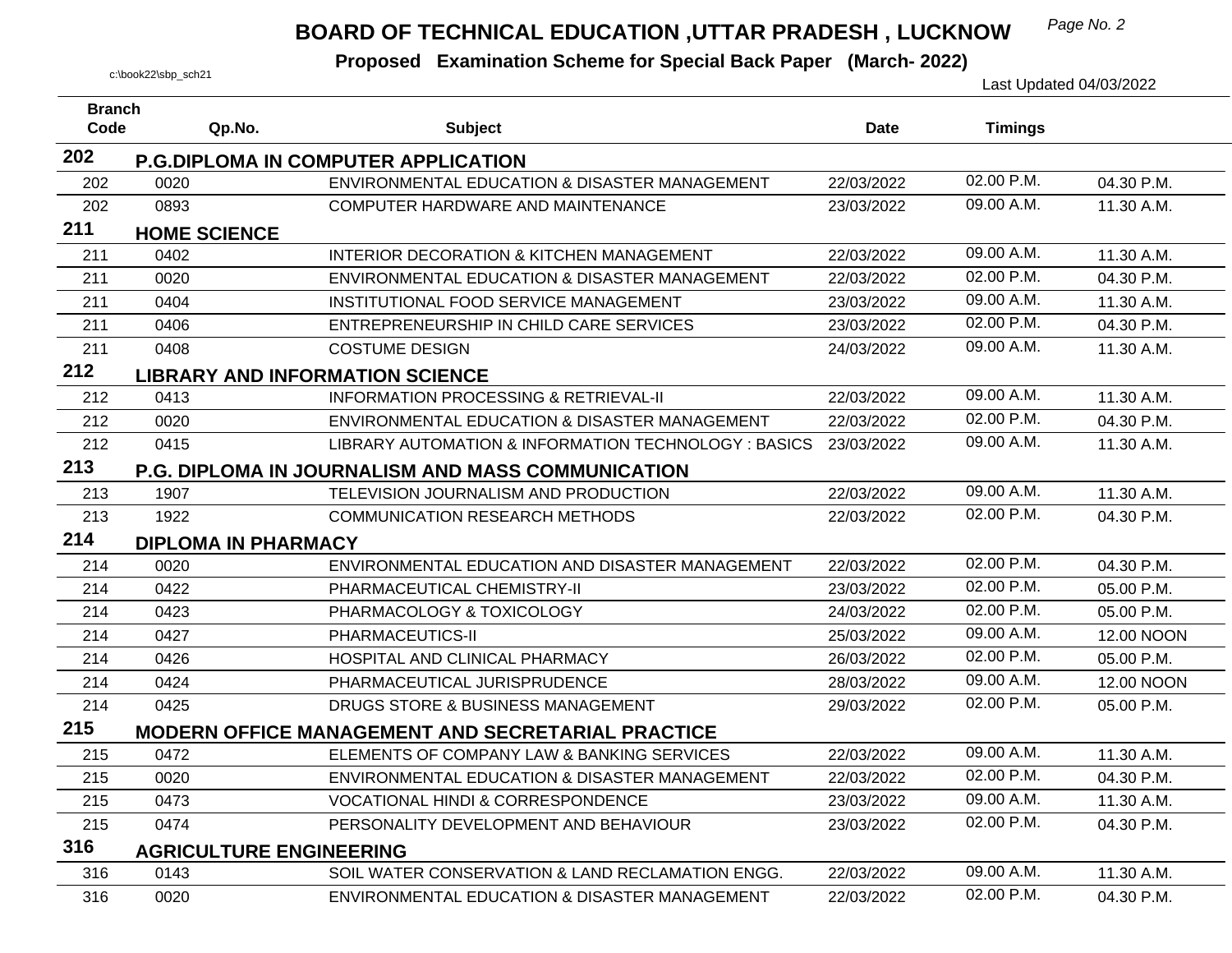# *Page No. 3* **BOARD OF TECHNICAL EDUCATION ,UTTAR PRADESH , LUCKNOW**

**Proposed Examination Scheme for Special Back Paper (March- 2022)** 

| c:\book22\sbp_sch21   |                                |                                                                    |             |                | Last Updated 04/03/2022 |
|-----------------------|--------------------------------|--------------------------------------------------------------------|-------------|----------------|-------------------------|
| <b>Branch</b><br>Code | Qp.No.                         | <b>Subject</b>                                                     | <b>Date</b> | <b>Timings</b> |                         |
| 316                   | <b>AGRICULTURE ENGINEERING</b> |                                                                    |             |                |                         |
| 316                   | 0146                           | R C C & STEEL STRUCTURES                                           | 23/03/2022  | 09.00 A.M.     | 11.30 A.M.              |
| 316                   | 0149                           | FARM & LAND DEVELOPMENT MACHINERY                                  | 23/03/2022  | 02.00 P.M.     | 04.30 P.M.              |
| 316                   | 2201                           | IRRIGATION & DRAINAGE ENGINEERING, RAIN WATER<br><b>HARVESTING</b> | 24/03/2022  | 09.00 A.M.     | 11.30 A.M.              |
| 317                   |                                | <b>DIPLOMA IN AIRCRAFT MAINTENANCE ENGINEERING</b>                 |             |                |                         |
| 317                   | 0020                           | ENVIRONMENTAL EDUCATION & DISASTER MANAGEMENT                      | 22/03/2022  | 02.00 P.M.     | 04.30 P.M.              |
| 318                   |                                | <b>ARCHITECTURAL ASSISTANTSHIP</b>                                 |             |                |                         |
| 318                   | 0185                           | MANAGEMENT ACCOUNTS AND PROFESSIONAL PRACTICE                      | 22/03/2022  | 09.00 A.M.     | 11.30 A.M.              |
| 318                   | 0262                           | <b>CONSTRUCTION &amp; MATERIALS-'C'</b>                            | 22/03/2022  | 02.00 P.M.     | 04.30 P.M.              |
| 319                   |                                | <b>GLASS AND CERAMIC ENGINEERING</b>                               |             |                |                         |
| 319                   | 0154                           | <b>CEMENT AND LIME</b>                                             | 22/03/2022  | 09.00 A.M.     | 11.30 A.M.              |
| 319                   | 0020                           | ENVIRONMENTAL EDUCATION & DISASTER MANAGEMENT                      | 22/03/2022  | 02.00 P.M.     | 04.30 P.M.              |
| 319                   | 0156                           | CERAMIC MACHINERY AND FURNACE DESIGN                               | 23/03/2022  | 09.00 A.M.     | 11.30 A.M.              |
| 319                   | 0157                           | <b>GLASS &amp; CERAMIC ENGINEERING DRAWING-II</b>                  | 23/03/2022  | 02.00 P.M.     | 04.30 P.M.              |
| 319                   | 0158                           | <b>GLASS TECHNOLOGY-II</b>                                         | 24/03/2022  | 09.00 A.M.     | 11.30 A.M.              |
| 320                   |                                | <b>CHEMICAL TECHNOLOGY (FERTILIZER)</b>                            |             |                |                         |
| 320                   | 0223                           | <b>CHEMICAL REACTION ENGINEERING</b>                               | 22/03/2022  | 09.00 A.M.     | 11.30 A.M.              |
| 320                   | 0224                           | <b>AUTOMATIC PROCESS CONTROL</b>                                   | 22/03/2022  | 02.00 P.M.     | 04.30 P.M.              |
| 320                   | 0225                           | PROCESS EQUIPMENT DESIGN                                           | 23/03/2022  | 09.00 A.M.     | 11.30 A.M.              |
| 320                   | 0227                           | FERTILIZER TECHNOLOGY-II                                           | 23/03/2022  | 02.00 P.M.     | 04.30 P.M.              |
| 321                   |                                | <b>CHEMICAL TECHNOLOGY (RUBBER AND PLASTIC)</b>                    |             |                |                         |
| 321                   | 0236                           | <b>QUALITY CONTROL &amp; TESTING OF POLYMERS</b>                   | 22/03/2022  | 09.00 A.M.     | 11.30 A.M.              |
| 321                   | 0237                           | PLASTIC & RUBBER MOULD DIE DESIGN & CONSTRUCTION                   | 22/03/2022  | 02.00 P.M.     | 04.30 P.M.              |
| 321                   | 2200                           | COMPUTER AIDED DESIGN OF PIASTIC MOULD AND DIE                     | 23/03/2022  | 09.00 A.M.     | 11.30 A.M.              |
| 322                   | <b>CIVIL ENGINEERING</b>       |                                                                    |             |                |                         |
| 322                   | 2219                           | ANALYSIS OF STRUCTURES (ELECTIVE)                                  | 22/03/2022  | 09.00 A.M.     | 11.30 A.M.              |
| 322                   | 2293                           | PLUMBING SERVICES (ELECTIVE)                                       | 22/03/2022  | 09.00 A.M.     | 11.30 A.M.              |
| 322                   | 2342                           | REPAIR AND MAINTENANCE OF BUILDINGS (ELECTIVE)                     | 22/03/2022  | 09.00 A.M.     | 11.30 A.M.              |
| 322                   | 2241                           | DESIGN OF STEEL STRUCTURE                                          | 22/03/2022  | 02.00 P.M.     | 04.30 P.M.              |
| 322                   | 2300                           | QUANTITY SURVEYING AND VALUATION                                   | 23/03/2022  | 09.00 A.M.     | 11.30 A.M.              |
| 322                   | 2310                           | STEEL STRUCTURE DRAWING                                            | 23/03/2022  | 02.00 P.M.     | 05.00 P.M.              |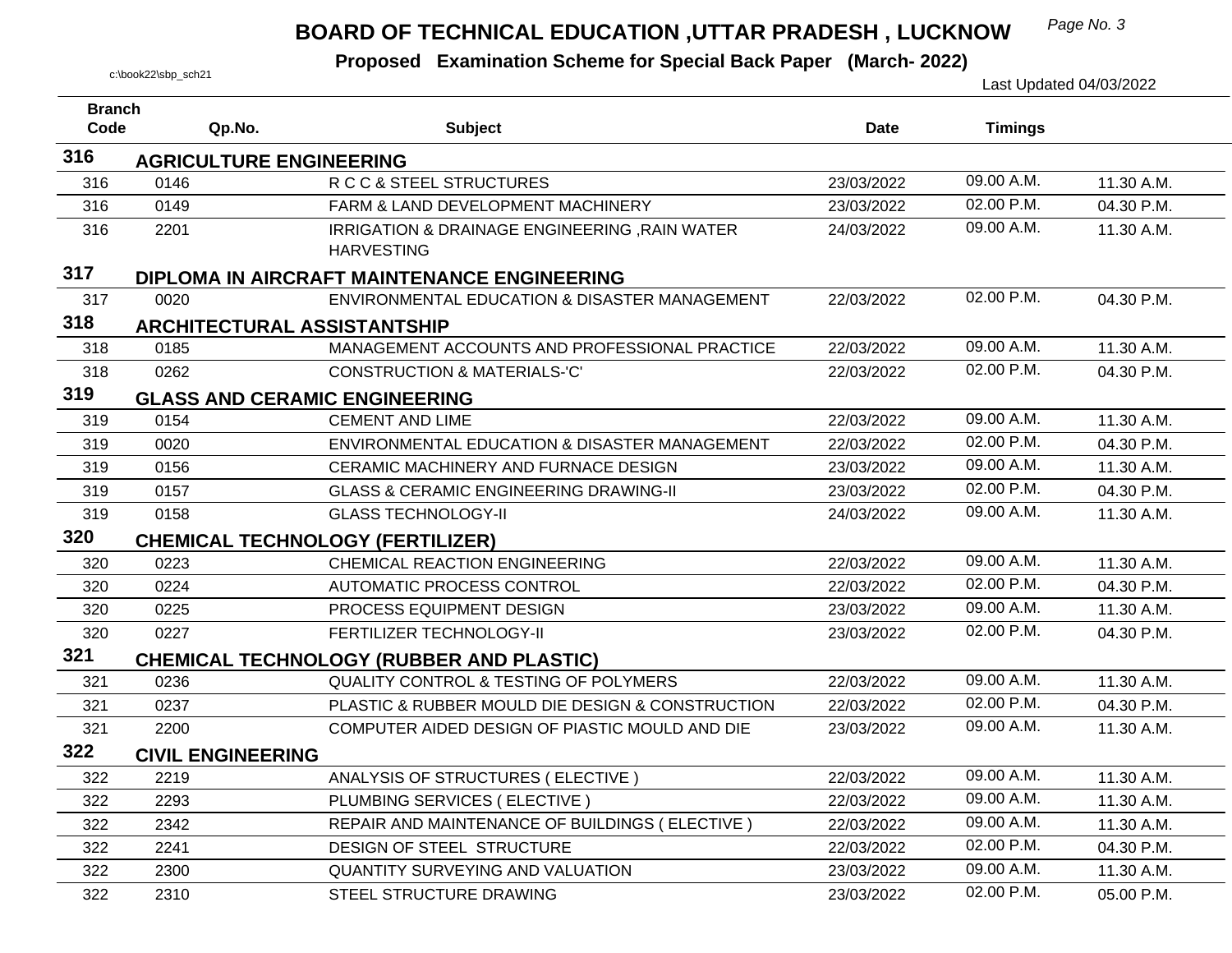# *Page No. 4* **BOARD OF TECHNICAL EDUCATION ,UTTAR PRADESH , LUCKNOW**

| <b>Branch</b> |                               |                                                                               |             |                |            |
|---------------|-------------------------------|-------------------------------------------------------------------------------|-------------|----------------|------------|
| Code          | Qp.No.                        | <b>Subject</b>                                                                | <b>Date</b> | <b>Timings</b> |            |
| 322           | <b>CIVIL ENGINEERING</b>      |                                                                               |             |                |            |
| 322           | 2341                          | <b>CONSTRUCTION MANAGEMENT ACCOUNTS &amp;</b>                                 | 24/03/2022  | 09.00 A.M.     | 11.30 A.M. |
|               |                               | ENTREPRENEURSHIP DEVELOPMENT                                                  |             |                |            |
| 323           |                               | CIVIL ENGINEERING (ENVIRONMENTAL POLLUTION & CONTROL)                         |             |                |            |
| 323           | 2241                          | <b>DESIGN OF STEEL STRUCTURE</b>                                              | 22/03/2022  | 02.00 P.M.     | 04.30 P.M. |
| 323           | 2300                          | <b>QUANTITY SURVEYING AND VALUATION</b>                                       | 23/03/2022  | 09.00 A.M.     | 11.30 A.M. |
| 323           | 2310                          | STEEL STRUCTURE DRAWING                                                       | 23/03/2022  | 02.00 P.M.     | 05.00 P.M. |
| 323           | 2341                          | <b>CONSTRUCTION MANAGEMENT ACCOUNTS &amp;</b><br>ENTREPRENEURSHIP DEVELOPMENT | 24/03/2022  | 09.00 A.M.     | 11.30 A.M. |
| 323           | 2252                          | ENVIRONMENTAL MANAGEMENT                                                      | 24/03/2022  | 02.00 P.M.     | 04.30 P.M. |
| 326           |                               | <b>FASHION DESIGNING &amp; GARMENT TECHNOLOGY</b>                             |             |                |            |
| 326           | 0020                          | ENVIRONMENTAL EDUCATION & DISASTER MANAGEMENT                                 | 22/03/2022  | 02.00 P.M.     | 04.30 P.M. |
| 326           | 0287                          | <b>FASHION ILLUSTRATION &amp; MODEL DRAWING</b>                               | 23/03/2022  | 09.00 A.M.     | 12.00 NOON |
| 326           | 0282                          | <b>BUSINESS ORGANISATION &amp; ENTERPRENEURSHIP</b><br><b>DEVELOPMENT</b>     | 23/03/2022  | 02.00 P.M.     | 04.30 P.M. |
| 326           | 0687                          | APPAREL INDUSTRY AND PRODUCTION MANAGEMENT                                    | 24/03/2022  | 09.00 A.M.     | 11.30 A.M. |
| 327           | <b>DAIRY ENGINEERING</b>      |                                                                               |             |                |            |
| 327           | 0092                          | <b>DAIRY ENGINEERING-III</b>                                                  | 22/03/2022  | 09.00 A.M.     | 11.30 A.M. |
| 327           | 0020                          | ENVIRONMENTAL EDUCATION & DISASTER MANAGEMENT                                 | 22/03/2022  | 02.00 P.M.     | 04.30 P.M. |
| 327           | 0096                          | DAIRY PLANT LAYOUT MAINTENANCE & AUTOMATION                                   | 23/03/2022  | 09.00 A.M.     | 11.30 A.M. |
| 327           | 1926                          | <b>DESIGN OF DAIRY EQUIPMENT</b>                                              | 23/03/2022  | 02.00 P.M.     | 04.30 P.M. |
| 327           | 1930                          | ECONOMIC ANALYSIS AND COST ACCOUNTING                                         | 24/03/2022  | 09.00 A.M.     | 11.30 A.M. |
| 328           | <b>ELECTRICAL ENGINEERING</b> |                                                                               |             |                |            |
| 328           | 2247                          | ELECTRICAL DESIGN, DRAWING & ESTIMATING-II                                    | 22/03/2022  | 09.00 A.M.     | 12.00 NOON |
| 328           | 2343                          | INSTALLATION MAINTENANCE & REPAIR OF ELECTRICAL<br><b>EQUIPENT</b>            | 22/03/2022  | 02.00 P.M.     | 04.30 P.M. |
| 328           | 2344                          | UTILIZATION OF ELECTRICAL ENERGY                                              | 23/03/2022  | 09.00 A.M.     | 11.30 A.M. |
| 329           |                               | ELECTRICAL ENGINEERING (INDUSTRIAL CONTROL)                                   |             |                |            |
| 329           | 2345                          | MICROPROCESSOR DEVELOPMENT SYSTEMS                                            | 22/03/2022  | 09.00 A.M.     | 11.30 A.M. |
| 329           | 2343                          | INSTALLATION MAINTENANCE & REPAIR OF ELECTRICAL<br><b>EQUIPENT</b>            | 22/03/2022  | 02.00 P.M.     | 04.30 P.M. |
| 329           | 2344                          | UTILIZATION OF ELECTRICAL ENERGY                                              | 23/03/2022  | 09.00 A.M.     | 11.30 A.M. |
| 330           |                               |                                                                               |             |                |            |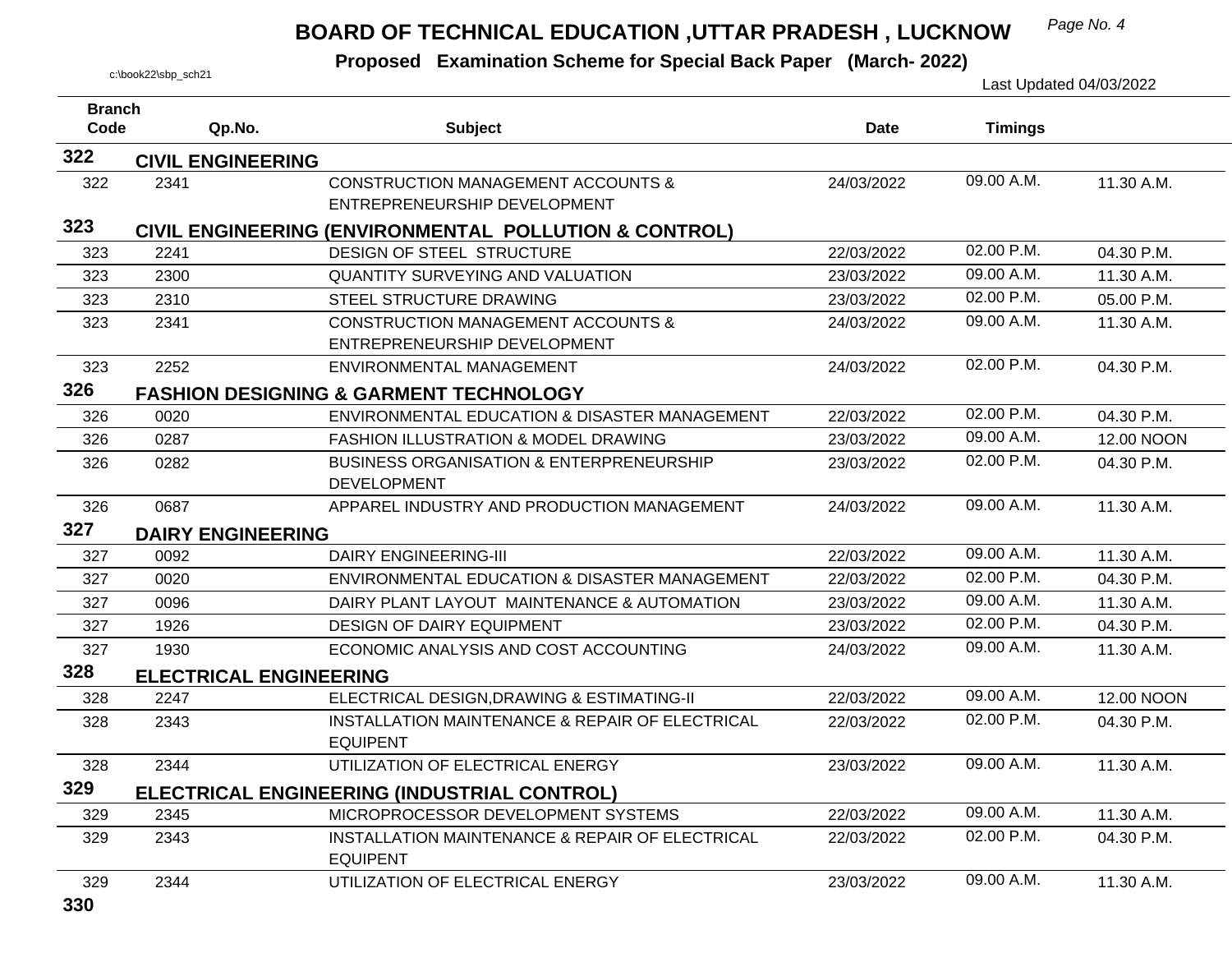## *Page No. 5* **BOARD OF TECHNICAL EDUCATION ,UTTAR PRADESH , LUCKNOW**

| <b>Branch</b><br>Code | Qp.No.                         | <b>Subject</b>                                                          | <b>Date</b> | <b>Timings</b> |            |
|-----------------------|--------------------------------|-------------------------------------------------------------------------|-------------|----------------|------------|
| 330                   |                                |                                                                         |             |                |            |
|                       | <b>ELECTRONICS ENGINEERING</b> |                                                                         |             | 09.00 A.M.     |            |
| 330                   | 2233                           | <b>COMPUTER NETWORKS [ELECTIVE]</b>                                     | 22/03/2022  |                | 11.30 A.M. |
| 330                   | 2236                           | <b>CONTROL SYSTEM [ELECTIVE]</b>                                        | 22/03/2022  | 09.00 A.M.     | 11.30 A.M. |
| 330                   | 2275                           | MEDICAL ELECTRONICS [ELECTIVE]                                          | 22/03/2022  | 09.00 A.M.     | 11.30 A.M. |
| 330                   | 2277                           | MICROCONTROLLERS AND EMBEDDED SYSTEM                                    | 22/03/2022  | 02.00 P.M.     | 04.30 P.M. |
| 330                   | 2280                           | MICROWAVE RADAR ENGINEERING                                             | 23/03/2022  | 09.00 A.M.     | 11.30 A.M. |
| 330                   | 2320                           | WIRELESS AND MOBILE COMMUNICATION SYSTEM                                | 23/03/2022  | 02.00 P.M.     | 04.30 P.M. |
| 331                   |                                | ELECTRONICS ENGINEERING (MODERN CONSUMER ELECTRONICS APPLIANCES)        |             |                |            |
| 331                   | 2286                           | MODERN CONSUMER ELECTRONICS APPLIANCES                                  | 22/03/2022  | $09.00$ A.M.   | 11.30 A.M. |
| 331                   | 2277                           | MICROCONTROLLERS AND EMBEDDED SYSTEM                                    | 22/03/2022  | 02.00 P.M.     | 04.30 P.M. |
| 331                   | 2280                           | MICROWAVE RADAR ENGINEERING                                             | 23/03/2022  | 09.00 A.M.     | 11.30 A.M. |
| 331                   | 2320                           | WIRELESS AND MOBILE COMMUNICATION SYSTEM                                | 23/03/2022  | 02.00 P.M.     | 04.30 P.M. |
| 332                   |                                | <b>ELECTRONICS ENGINEERING (ADVANCE MICROPROCESSOR &amp; INTERFACE)</b> |             |                |            |
| 332                   | 2212                           | ADVANCE MICROPROCESSOR & INTERFACE                                      | 22/03/2022  | 09.00 A.M.     | 11.30 A.M. |
| 332                   | 2277                           | MICROCONTROLLERS AND EMBEDDED SYSTEM                                    | 22/03/2022  | 02.00 P.M.     | 04.30 P.M. |
| 332                   | 2280                           | MICROWAVE RADAR ENGINEERING                                             | 23/03/2022  | 09.00 A.M.     | 11.30 A.M. |
| 332                   | 2320                           | WIRELESS AND MOBILE COMMUNICATION SYSTEM                                | 23/03/2022  | 02.00 P.M.     | 04.30 P.M. |
| 333                   |                                | ELECTRONICS ENGINEERING (MICRO ELECTRONICS)                             |             |                |            |
| 333                   | 2276                           | MICRO-ELECTRONICS                                                       | 22/03/2022  | 09.00 A.M.     | 11.30 A.M. |
| 333                   | 2277                           | MICROCONTROLLERS AND EMBEDDED SYSTEM                                    | 22/03/2022  | 02.00 P.M.     | 04.30 P.M. |
| 333                   | 2280                           | MICROWAVE RADAR ENGINEERING                                             | 23/03/2022  | 09.00 A.M.     | 11.30 A.M. |
| 333                   | 2320                           | WIRELESS AND MOBILE COMMUNICATION SYSTEM                                | 23/03/2022  | 02.00 P.M.     | 04.30 P.M. |
| 334                   |                                | <b>ELECTRICAL &amp; ELECTRONICS ENGINEERING</b>                         |             |                |            |
| 334                   | 0033                           | <b>ENERGY MANAGEMENT</b>                                                | 22/03/2022  | 09.00 A.M.     | 11.30 A.M. |
| 334                   | 0020                           | ENVIRONMENTAL EDUCATION & DISASTER MANAGEMENT                           | 22/03/2022  | 02.00 P.M.     | 04.30 P.M. |
| 334                   | 0101                           | MODERN COMMUNICATION SYSTEM                                             | 23/03/2022  | 09.00 A.M.     | 11.30 A.M. |
| 334                   | 1937                           | <b>INDUSTRIAL DRIVES &amp; CONTROL</b>                                  | 23/03/2022  | 02.00 P.M.     | 04.30 P.M. |
| 336                   |                                | LEATHER TECHNOLOGY FOOTWEAR (COMPUTER AIDED SHOE DESIGN)                |             |                |            |
| 336                   | 0174                           | INDUSTRIAL PROMOTION MARKETING & EXPORT                                 | 22/03/2022  | 09.00 A.M.     | 11.30 A.M. |
| 336                   | 0020                           | ENVIRONMENTAL EDUCATION & DISASTER MANAGEMENT                           | 22/03/2022  | 02.00 P.M.     | 04.30 P.M. |
| 337                   |                                | DIPLOMA IN HOTEL MANAGEMENT AND CATERING TECHNOLOGY                     |             |                |            |
| 337                   | 0293                           | FRONT OFFICE MANAGEMENT                                                 | 22/03/2022  | 09.00 A.M.     | 11.30 A.M. |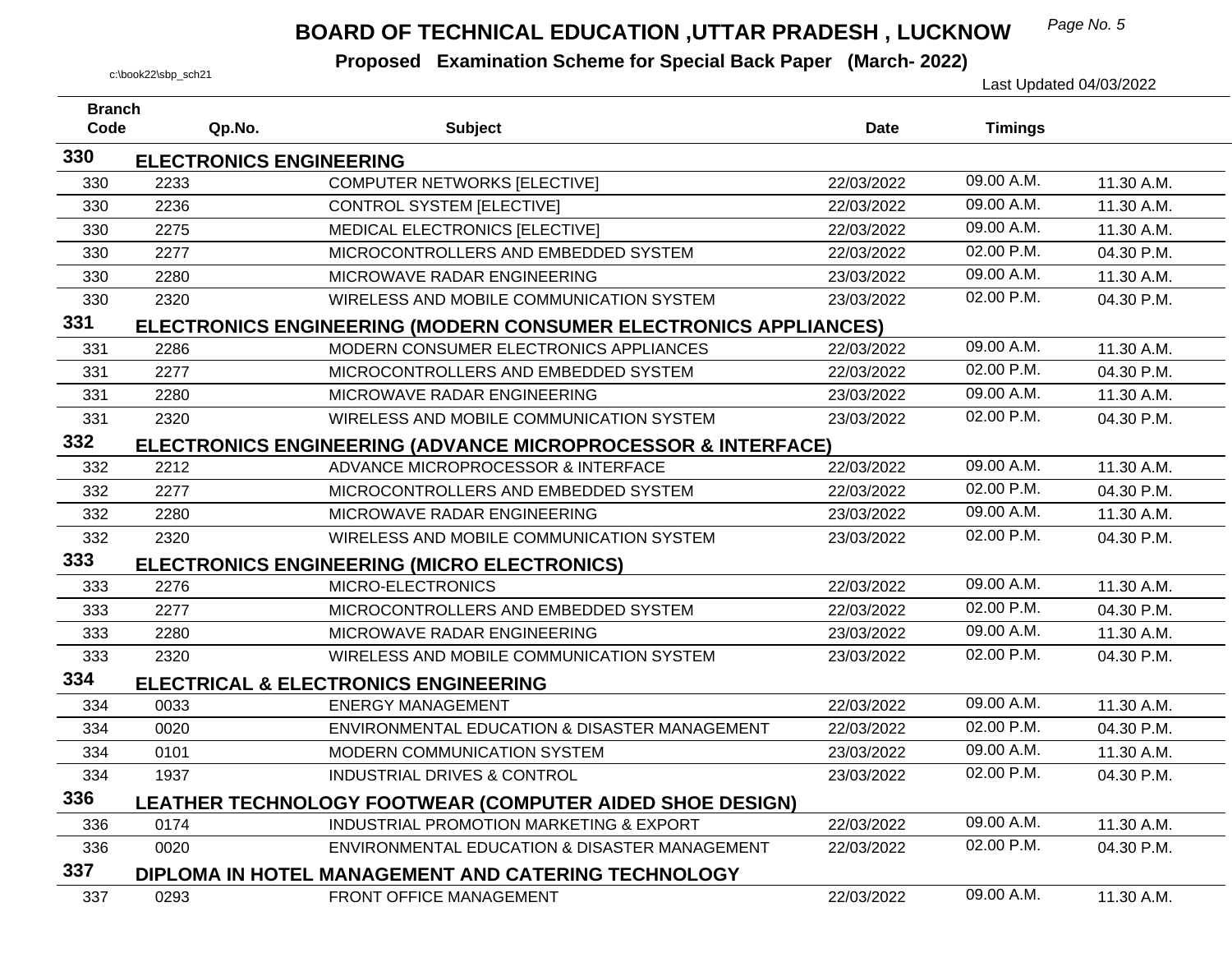## **BOARD OF TECHNICAL EDUCATION ,UTTAR PRADESH, LUCKNOW** Page No. 6

| <b>Branch</b><br>Code | Qp.No.                              | <b>Subject</b>                                        | <b>Date</b> | <b>Timings</b> |            |
|-----------------------|-------------------------------------|-------------------------------------------------------|-------------|----------------|------------|
| 337                   |                                     | DIPLOMA IN HOTEL MANAGEMENT AND CATERING TECHNOLOGY   |             |                |            |
| 337                   | 0020                                | ENVIRONMENTAL EDUCATION & DISASTER MANAGEMENT         | 22/03/2022  | 02.00 P.M.     | 04.30 P.M. |
| 337                   | 0294                                | <b>ACCOMMODATION MANAGEMENT</b>                       | 23/03/2022  | 09.00 A.M.     | 11.30 A.M. |
| 337                   | 0296                                | <b>FACILITY PLANNING</b>                              | 23/03/2022  | 02.00 P.M.     | 04.30 P.M. |
| 337                   | 0299                                | <b>TOURISM MARKETING</b>                              | 24/03/2022  | 09.00 A.M.     | 11.30 A.M. |
| 338                   | <b>INSTRUMENTATION AND CONTROL</b>  |                                                       |             |                |            |
| 338                   | 2227                                | <b>BIO-MEDICAL INSTRUMENTATION</b>                    | 22/03/2022  | 09.00 A.M.     | 11.30 A.M. |
| 338                   | 2277                                | MICROCONTROLLERS AND EMBEDDED SYSTEM                  | 22/03/2022  | 02.00 P.M.     | 04.30 P.M. |
| 338                   | 2305                                | <b>ROBOTICS</b>                                       | 23/03/2022  | 09.00 A.M.     | 11.30 A.M. |
| 338                   | 2347                                | PROCESS CONTROL                                       | 23/03/2022  | 02.00 P.M.     | 04.30 P.M. |
| 338                   | 2348                                | SPECIALISED INSTRUMENTS                               | 24/03/2022  | 09.00 A.M.     | 11.30 A.M. |
| 339                   |                                     | <b>INTERIOR DESIGN AND DECORATION</b>                 |             |                |            |
| 339                   | 0185                                | MANAGEMENT ACCOUNTS AND PROFESSIONAL PRACTICE         | 22/03/2022  | 09.00 A.M.     | 11.30 A.M. |
| 339                   | 0020                                | ENVIRONMENTAL EDUCATION & DISASTER MANAGEMENT         | 22/03/2022  | 02.00 P.M.     | 04.30 P.M. |
| 340                   | <b>LEATHER TECHNOLOGY (TANNING)</b> |                                                       |             |                |            |
| 340                   | 0164                                | FINANCIAL COST & MANAGEMENT ACCOUNTING                | 22/03/2022  | 09.00 A.M.     | 11.30 A.M. |
| 340                   | 0020                                | ENVIRONMENTAL EDUCATION & DISASTER MANAGEMENT         | 22/03/2022  | 02.00 P.M.     | 04.30 P.M. |
| 340                   | 0165                                | <b>TANNERY WASTE MANAGEMENT</b>                       | 23/03/2022  | 09.00 A.M.     | 11.30 A.M. |
| 340                   | 0166                                | INTERNATIONAL BUSINESS MANAGEMENT & TQM               | 23/03/2022  | 02.00 P.M.     | 04.30 P.M. |
| 341                   |                                     | <b>MECHANICAL ENGINEERING (AUTOMOBILE)</b>            |             |                |            |
| 341                   | 2229                                | CNC MACHINES AND AUTOMATION                           | 22/03/2022  | 09.00 A.M.     | 11.30 A.M. |
| 341                   | 2263                                | <b>INDUSTRIAL ENGINEERING</b>                         | 22/03/2022  | 02.00 P.M.     | 04.30 P.M. |
| 341                   | 2346                                | AUTOMOBILE MAINTENANCE, SERVICING & REPAIR            | 23/03/2022  | 09.00 A.M.     | 11.30 A.M. |
| 341                   | 2351                                | METROLOGY AND MEASURING INSTRUMENTS                   | 23/03/2022  | 02.00 P.M.     | 04.30 P.M. |
| 342                   |                                     | <b>MECHANICAL ENGINEERING (COMPUTER AIDED DESIGN)</b> |             |                |            |
| 342                   | 2229                                | CNC MACHINES AND AUTOMATION                           | 22/03/2022  | 09.00 A.M.     | 11.30 A.M. |
| 342                   | 2263                                | <b>INDUSTRIAL ENGINEERING</b>                         | 22/03/2022  | 02.00 P.M.     | 04.30 P.M. |
| 342                   | 2351                                | METROLOGY AND MEASURING INSTRUMENTS                   | 23/03/2022  | 02.00 P.M.     | 04.30 P.M. |
| 342                   | 2357                                | <b>COMPUTER AIDED DESIGN</b>                          | 26/03/2022  | 02.00 P.M.     | 04.30 P.M. |
| 343                   |                                     | <b>MECHANICAL ENGINEERING (PRODUCTION)</b>            |             |                |            |
| 343                   | 2229                                | CNC MACHINES AND AUTOMATION                           | 22/03/2022  | 09.00 A.M.     | 11.30 A.M. |
| 343                   | 2263                                | <b>INDUSTRIAL ENGINEERING</b>                         | 22/03/2022  | 02.00 P.M.     | 04.30 P.M. |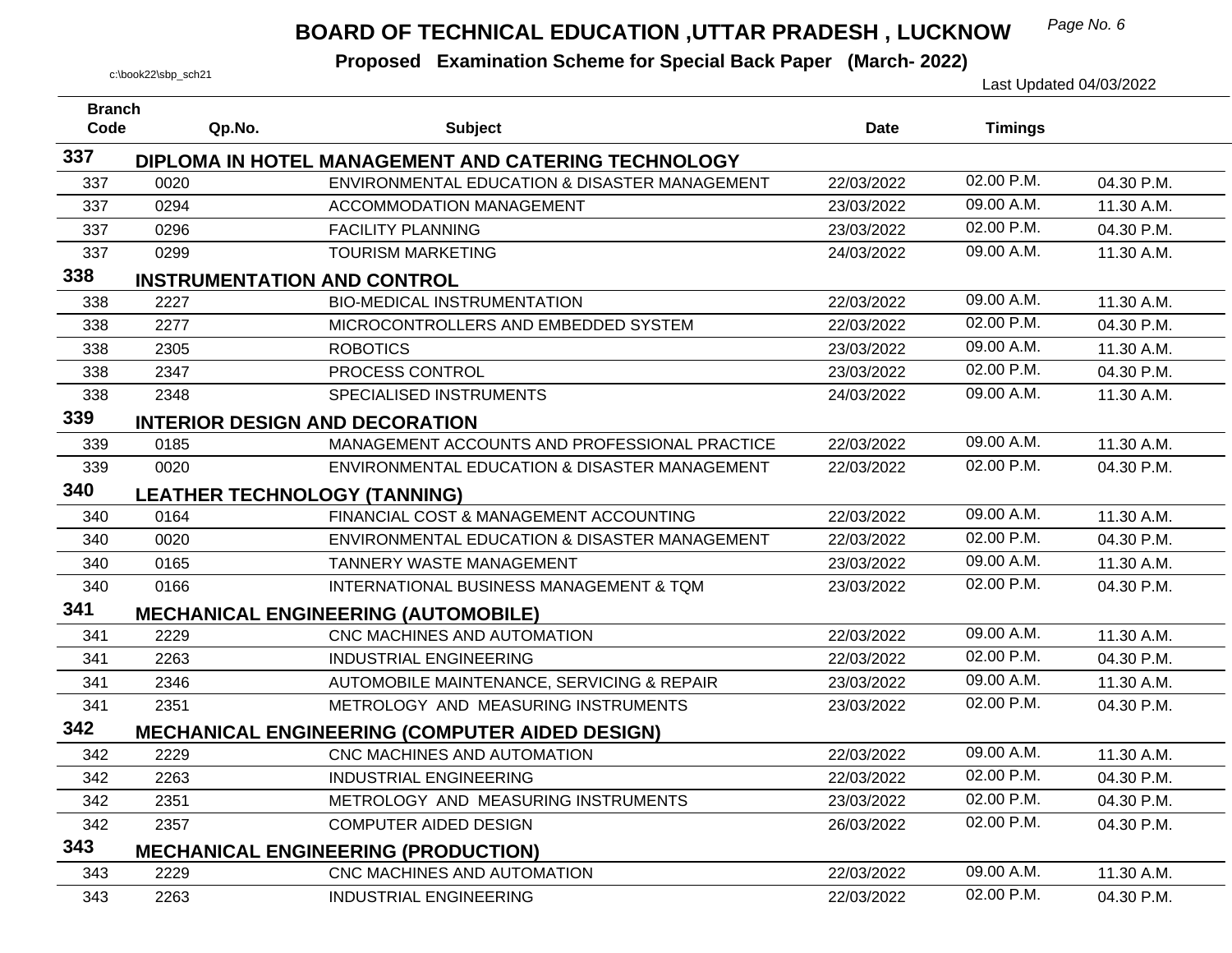## *Page No. 7* **BOARD OF TECHNICAL EDUCATION ,UTTAR PRADESH , LUCKNOW**

| <b>Branch</b> |                           |                                                                     |             |                |            |
|---------------|---------------------------|---------------------------------------------------------------------|-------------|----------------|------------|
| Code          | Qp.No.                    | <b>Subject</b>                                                      | <b>Date</b> | <b>Timings</b> |            |
| 343           |                           | <b>MECHANICAL ENGINEERING (PRODUCTION)</b>                          |             |                |            |
| 343           | 2351                      | METROLOGY AND MEASURING INSTRUMENTS                                 | 23/03/2022  | 02.00 P.M.     | 04.30 P.M. |
| 343           | 2315                      | <b>TOOL ENGINEERING</b>                                             | 26/03/2022  | 02.00 P.M.     | 04.30 P.M. |
| 344           |                           | <b>MECHANICAL ENGINEERING (REFRIGERATION &amp; AIRCONDITIONING)</b> |             |                |            |
| 344           | 2229                      | CNC MACHINES AND AUTOMATION                                         | 22/03/2022  | 09.00 A.M.     | 11.30 A.M. |
| 344           | 2263                      | <b>INDUSTRIAL ENGINEERING</b>                                       | 22/03/2022  | 02.00 P.M.     | 04.30 P.M. |
| 344           | 2351                      | METROLOGY AND MEASURING INSTRUMENTS                                 | 23/03/2022  | 02.00 P.M.     | 04.30 P.M. |
| 344           | 2302                      | REFRIGERATION PLANT ERECTION AND SERVICING                          | 26/03/2022  | 02.00 P.M.     | 04.30 P.M. |
| 345           |                           | <b>MECHANICAL ENGINEERING (MAINTENANCE)</b>                         |             |                |            |
| 345           | 2229                      | CNC MACHINES AND AUTOMATION                                         | 22/03/2022  | 09.00 A.M.     | 11.30 A.M. |
| 345           | 2263                      | <b>INDUSTRIAL ENGINEERING</b>                                       | 22/03/2022  | 02.00 P.M.     | 04.30 P.M. |
| 345           | 2351                      | METROLOGY AND MEASURING INSTRUMENTS                                 | 23/03/2022  | 02.00 P.M.     | 04.30 P.M. |
| 345           | 2323                      | <b>REPAIR AND MAINTENANCE-II</b>                                    | 26/03/2022  | 02.00 P.M.     | 04.30 P.M. |
| 348           | <b>TEXTILE CHEMISTRY</b>  |                                                                     |             |                |            |
| 348           | 0253                      | <b>TECHNOLOGY OF FINISHING</b>                                      | 22/03/2022  | 09.00 A.M.     | 11.30 A.M. |
| 348           | 0020                      | ENVIRONMENTAL EDUCATION & DISASTER MANAGEMENT                       | 22/03/2022  | 02.00 P.M.     | 04.30 P.M. |
| 348           | 1117                      | INTRODUCTION TO KNITTING & GARMENT TECHNOLOGY                       | 23/03/2022  | 09.00 A.M.     | 11.30 A.M. |
| 348           | 0256                      | ADVANCE WET PROCESSING & PROCESS CONTROL IN                         | 23/03/2022  | 02.00 P.M.     | 04.30 P.M. |
|               |                           | <b>PROCESSING</b>                                                   |             |                |            |
| 349           | <b>TEXTILE DESIGN</b>     |                                                                     |             |                |            |
| 349           | 0083                      | <b>FASHION STUDIES</b>                                              | 22/03/2022  | 09.00 A.M.     | 11.30 A.M. |
| 349           | 0020                      | ENVIRONMENTAL EDUCATION & DISASTER MANAGEMENT                       | 22/03/2022  | 02.00 P.M.     | 04.30 P.M. |
| 349           | 1909                      | ADVANCE FABRIC STRUCTURE & ANALYSIS                                 | 23/03/2022  | 09.00 A.M.     | 11.30 A.M. |
| 349           | 2122                      | TEXTILE QUALITY ASSURANCE                                           | 23/03/2022  | 02.00 P.M.     | 04.30 P.M. |
| 350           |                           | <b>TEXTILE DESIGN (TEXTILE PRINTING)</b>                            |             |                |            |
| 350           | 0083                      | <b>FASHION STUDIES</b>                                              | 22/03/2022  | 09.00 A.M.     | 11.30 A.M. |
| 350           | 0020                      | ENVIRONMENTAL EDUCATION & DISASTER MANAGEMENT                       | 22/03/2022  | 02.00 P.M.     | 04.30 P.M. |
| 350           | 1909                      | ADVANCE FABRIC STRUCTURE & ANALYSIS                                 | 23/03/2022  | 09.00 A.M.     | 11.30 A.M. |
| 350           | 2122                      | TEXTILE QUALITY ASSURANCE                                           | 23/03/2022  | 02.00 P.M.     | 04.30 P.M. |
| 351           | <b>TEXTILE TECHNOLOGY</b> |                                                                     |             |                |            |
| 351           | 0245                      | ADVANCE FABRIC STRUCTURE                                            | 22/03/2022  | 09.00 A.M.     | 11.30 A.M. |
| 351           | 0020                      | ENVIRONMENTAL EDUCATION & DISASTER MANAGEMENT                       | 22/03/2022  | 02.00 P.M.     | 04.30 P.M. |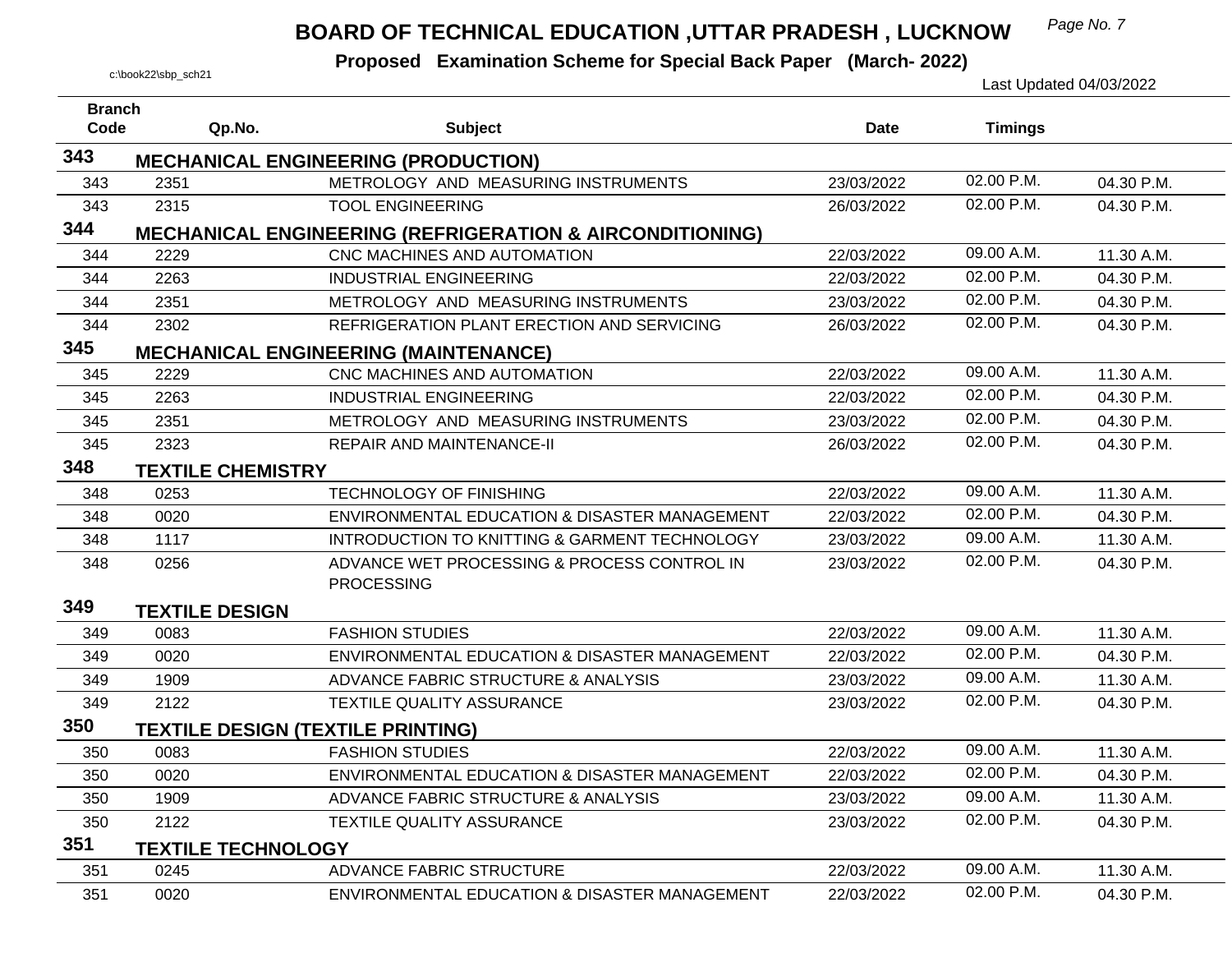## *Page No. 8* **BOARD OF TECHNICAL EDUCATION ,UTTAR PRADESH , LUCKNOW**

| <b>Branch</b> |                               |                                                                |             |                |            |
|---------------|-------------------------------|----------------------------------------------------------------|-------------|----------------|------------|
| Code          | Qp.No.                        | <b>Subject</b>                                                 | <b>Date</b> | <b>Timings</b> |            |
| 351           | <b>TEXTILE TECHNOLOGY</b>     |                                                                |             |                |            |
| 351           | 1117                          | INTRODUCTION TO KNITTING & GARMENT TECHNOLOGY                  | 23/03/2022  | 09.00 A.M.     | 11.30 A.M. |
| 351           | 0246                          | PROCESS CONTROL IN SPINNING & ADVANCE SPINNING                 | 23/03/2022  | 02.00 P.M.     | 04.30 P.M. |
| 351           | 0247                          | PROCESS CONTROL IN WEAVING & ADVANCE WEAVING                   | 24/03/2022  | 09.00 A.M.     | 11.30 A.M. |
| 352           | <b>CHEMICAL ENGINEERING</b>   |                                                                |             |                |            |
| 352           | 2249                          | <b>ENERGY CONSERVATION</b>                                     | 22/03/2022  | 09.00 A.M.     | 11.30 A.M. |
| 352           | 2296                          | PROCESS CONTROL                                                | 22/03/2022  | 02.00 P.M.     | 04.30 P.M. |
| 352           | 2349                          | FERTILIZER TECHNOLOGY                                          | 23/03/2022  | 09.00 A.M.     | 11.30 A.M. |
| 352           | 2356                          | PROCESS EQUIPMENT DESIGN                                       | 23/03/2022  | 02.00 P.M.     | 04.30 P.M. |
| 352           | 7004                          | INDUSTRIAL MANAGEMENT & ENTREPRENEURSHIP                       | 24/03/2022  | 09.00 A.M.     | 11.30 A.M. |
|               |                               | <b>DEVELOPMENT</b>                                             |             |                |            |
| 353           |                               | <b>CHEMICAL ENGINEERING (PETRO CHEMICAL)</b>                   |             |                |            |
| 353           | 0223                          | <b>CHEMICAL REACTION ENGINEERING</b>                           | 22/03/2022  | 09.00 A.M.     | 11.30 A.M. |
| 353           | 0224                          | <b>AUTOMATIC PROCESS CONTROL</b>                               | 22/03/2022  | 02.00 P.M.     | 04.30 P.M. |
| 353           | 0225                          | PROCESS EQUIPMENT DESIGN                                       | 23/03/2022  | 09.00 A.M.     | 11.30 A.M. |
| 353           | 0232                          | <b>PETROCHEMICALS</b>                                          | 23/03/2022  | 02.00 P.M.     | 04.30 P.M. |
| 355           |                               | <b>COMPUTER SCIENCE AND ENGINEERING</b>                        |             |                |            |
| 355           | 7004                          | INDUSTRIAL MANAGEMENT & ENTREPRENEURSHIP<br><b>DEVELOPMENT</b> | 24/03/2022  | 09.00 A.M.     | 11.30 A.M. |
| 355           | 2214                          | ADVANCED JAVA (ELECTIVE)                                       | 24/03/2022  | 02.00 P.M.     | 04.30 P.M. |
| 355           | 2238                          | DATA SCIENCE AND MACHINE LEARNING (ELECTIVE)                   | 24/03/2022  | 02.00 P.M.     | 04.30 P.M. |
| 355           | 2244                          | DOT NET TECHNOLOGIES (ELECTIVE)                                | 24/03/2022  | 02.00 P.M.     | 04.30 P.M. |
| 355           | 2228                          | <b>CLOUD COMPUTING</b>                                         | 26/03/2022  | 09.00 A.M.     | 11.30 A.M. |
| 355           | 2242                          | DEVELOPMENT OF ANDROID APPLICATIONS                            | 26/03/2022  | 02.00 P.M.     | 04.30 P.M. |
| 356           | <b>INFORMATION TECHNOLOGY</b> |                                                                |             |                |            |
| 356           | 7004                          | INDUSTRIAL MANAGEMENT & ENTREPRENEURSHIP<br><b>DEVELOPMENT</b> | 24/03/2022  | 09.00 A.M.     | 11.30 A.M. |
| 356           | 2214                          | ADVANCED JAVA (ELECTIVE)                                       | 24/03/2022  | 02.00 P.M.     | 04.30 P.M. |
| 356           | 2226                          | <b>BIG DATA (ELECTIVE)</b>                                     | 24/03/2022  | 02.00 P.M.     | 04.30 P.M. |
| 356           | 2238                          | DATA SCIENCE AND MACHINE LEARNING (ELECTIVE)                   | 24/03/2022  | 02.00 P.M.     | 04.30 P.M. |
| 356           | 2243                          | DIGITAL IMAGE PROCESSING (ELECTIVE)                            | 24/03/2022  | 02.00 P.M.     | 04.30 P.M. |
| 356           | 2228                          | <b>CLOUD COMPUTING</b>                                         | 26/03/2022  | 09.00 A.M.     | 11.30 A.M. |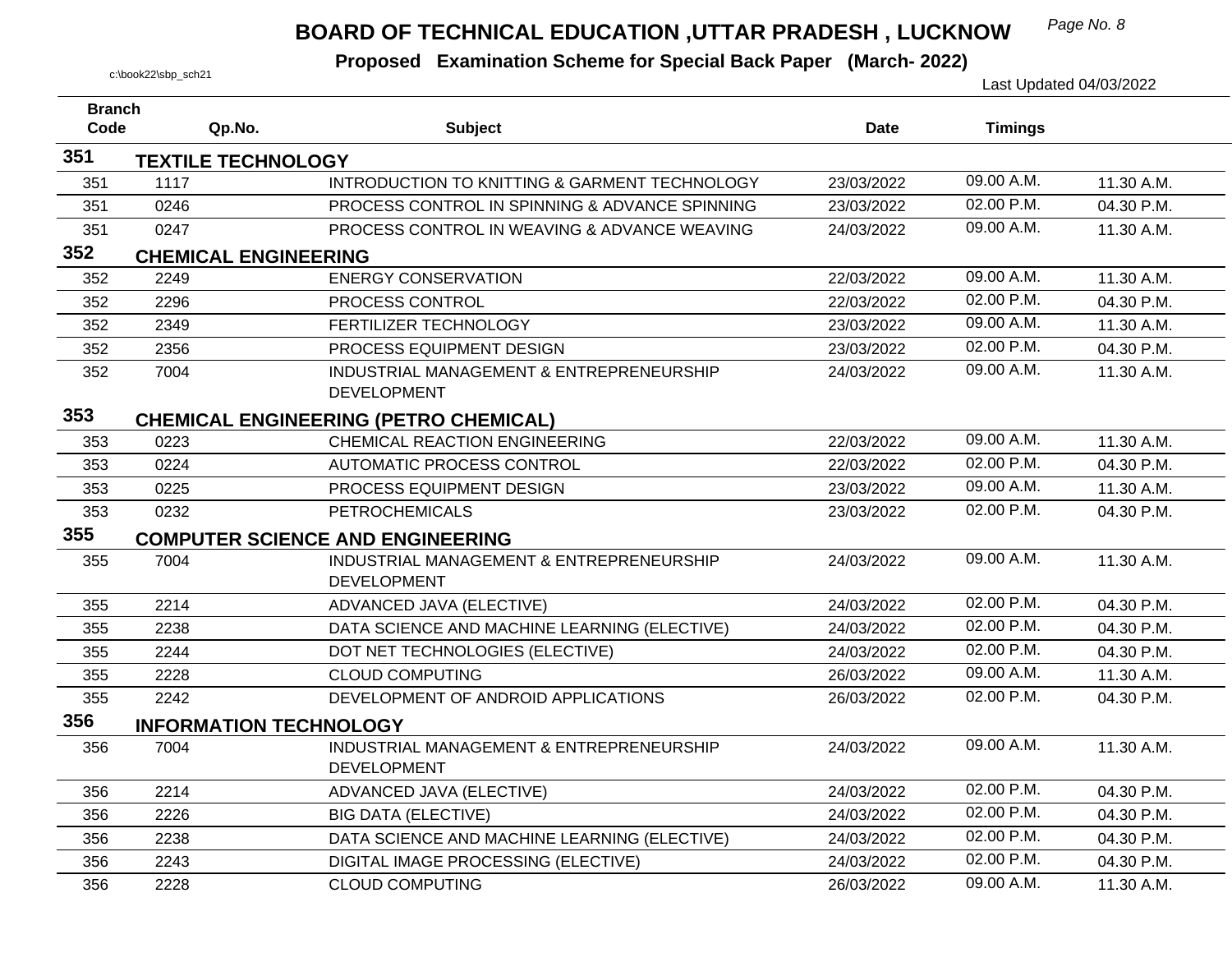## *Page No. 9* **BOARD OF TECHNICAL EDUCATION ,UTTAR PRADESH , LUCKNOW**

| <b>Branch</b> |                               |                                                               |             |                |            |
|---------------|-------------------------------|---------------------------------------------------------------|-------------|----------------|------------|
| Code          | Qp.No.                        | <b>Subject</b>                                                | <b>Date</b> | <b>Timings</b> |            |
| 356           | <b>INFORMATION TECHNOLOGY</b> |                                                               |             |                |            |
| 356           | 2242                          | DEVELOPMENT OF ANDROID APPLICATIONS                           | 26/03/2022  | 02.00 P.M.     | 04.30 P.M. |
| 357           | DIPLOMA IN PAINT TECHNOLOGY   |                                                               |             |                |            |
| 357           | 0223                          | CHEMICAL REACTION ENGINEERING                                 | 22/03/2022  | 09.00 A.M.     | 11.30 A.M. |
| 357           | 0224                          | <b>AUTOMATIC PROCESS CONTROL</b>                              | 22/03/2022  | 02.00 P.M.     | 04.30 P.M. |
| 357           | 1954                          | SURFACE PREPARATION & PAINT APPLICATION                       | 23/03/2022  | 09.00 A.M.     | 11.30 A.M. |
| 357           | 0219                          | PRINTING & PACKAGING TECHNOLOGY                               | 23/03/2022  | 02.00 P.M.     | 04.30 P.M. |
| 358           |                               | DIPLOMA IN PLASTIC MOULD TECHNOLOGY                           |             |                |            |
| 358           | 0071                          | ENVIRONMENTAL POLLUTION IN PLASTIC INDUSTRIES                 | 22/03/2022  | 09.00 A.M.     | 11.30 A.M. |
| 358           | 0074                          | PLASTIC TESTING & QUALITY CONTROL                             | 22/03/2022  | 02.00 P.M.     | 04.30 P.M. |
| 359           |                               | <b>DIPLOMA IN AIRCRAFT MAINTENANCE ENGINEERING (AVIONICS)</b> |             |                |            |
| 359           | 0020                          | ENVIRONMENTAL EDUCATION & DISASTER MANAGEMENT                 | 22/03/2022  | 02.00 P.M.     | 04.30 P.M. |
| 360           |                               | AIRCRAFT MAINTENANCE ENGINEERING (HELICOPTER & POWER PLANT)   |             |                |            |
| 360           | 0020                          | ENVIRONMENTAL EDUCATION & DISASTER MANAGEMENT                 | 22/03/2022  | 02.00 P.M.     | 04.30 P.M. |
| 361           |                               | <b>ELECTRONICS AND COMMUNICATION ENGINEERING</b>              |             |                |            |
| 361           | 0020                          | ENVIRONMENTAL EDUCATION & DISASTER MANAGEMENT                 | 22/03/2022  | 02.00 P.M.     | 04.30 P.M. |
| 361           | 0101                          | MODERN COMMUNICATION SYSTEM                                   | 23/03/2022  | 09.00 A.M.     | 11.30 A.M. |
| 361           | 7002                          | MICROPROCESSOR AND APPLICATION                                | 24/03/2022  | 09.00 A.M.     | 11.30 A.M. |
| 361           | 2156                          | <b>WIRELESS &amp; MOBILE COMMUNICATION</b>                    | 24/03/2022  | 02.00 P.M.     | 04.30 P.M. |
| 362           | <b>CARPET TECHNOLOGY</b>      |                                                               |             |                |            |
| 362           | 2160                          | <b>CARPET TESTING</b>                                         | 22/03/2022  | 09.00 A.M.     | 11.30 A.M. |
| 362           | 0020                          | ENVIRONMENTAL EDUCATION & DISASTER MANAGEMENT                 | 22/03/2022  | 02.00 P.M.     | 04.30 P.M. |
| 362           | 2161                          | MODERN CARPET TECHNOLOGY                                      | 23/03/2022  | 09.00 A.M.     | 11.30 A.M. |
| 362           | 2162                          | <b>NON WOVEN</b>                                              | 23/03/2022  | 02.00 P.M.     | 04.30 P.M. |
| 363           | <b>FOOD TECHNOLOGY</b>        |                                                               |             |                |            |
| 363           | 7001                          | POLLUTION CONTROL & INDUSTRIAL SAFETY                         | 22/03/2022  | 09.00 A.M.     | 11.30 A.M. |
| 363           | 2165                          | <b>FOOD PACKAGING</b>                                         | 22/03/2022  | 02.00 P.M.     | 04.30 P.M. |
| 363           | 2166                          | FOOD PROCESSING WASTE MANAGEMENT                              | 23/03/2022  | 09.00 A.M.     | 11.30 A.M. |
| 363           | 2167                          | <b>FOOD QUALITY &amp; FOOD LAWS</b>                           | 23/03/2022  | 02.00 P.M.     | 04.30 P.M. |
| 364           | PAPER AND PULP TECHNOLOGY     |                                                               |             |                |            |
| 364           | 0223                          | CHEMICAL REACTION ENGINEERING                                 | 22/03/2022  | 09.00 A.M.     | 11.30 A.M. |
| 364           | 0224                          | AUTOMATIC PROCESS CONTROL                                     | 22/03/2022  | 02.00 P.M.     | 04.30 P.M. |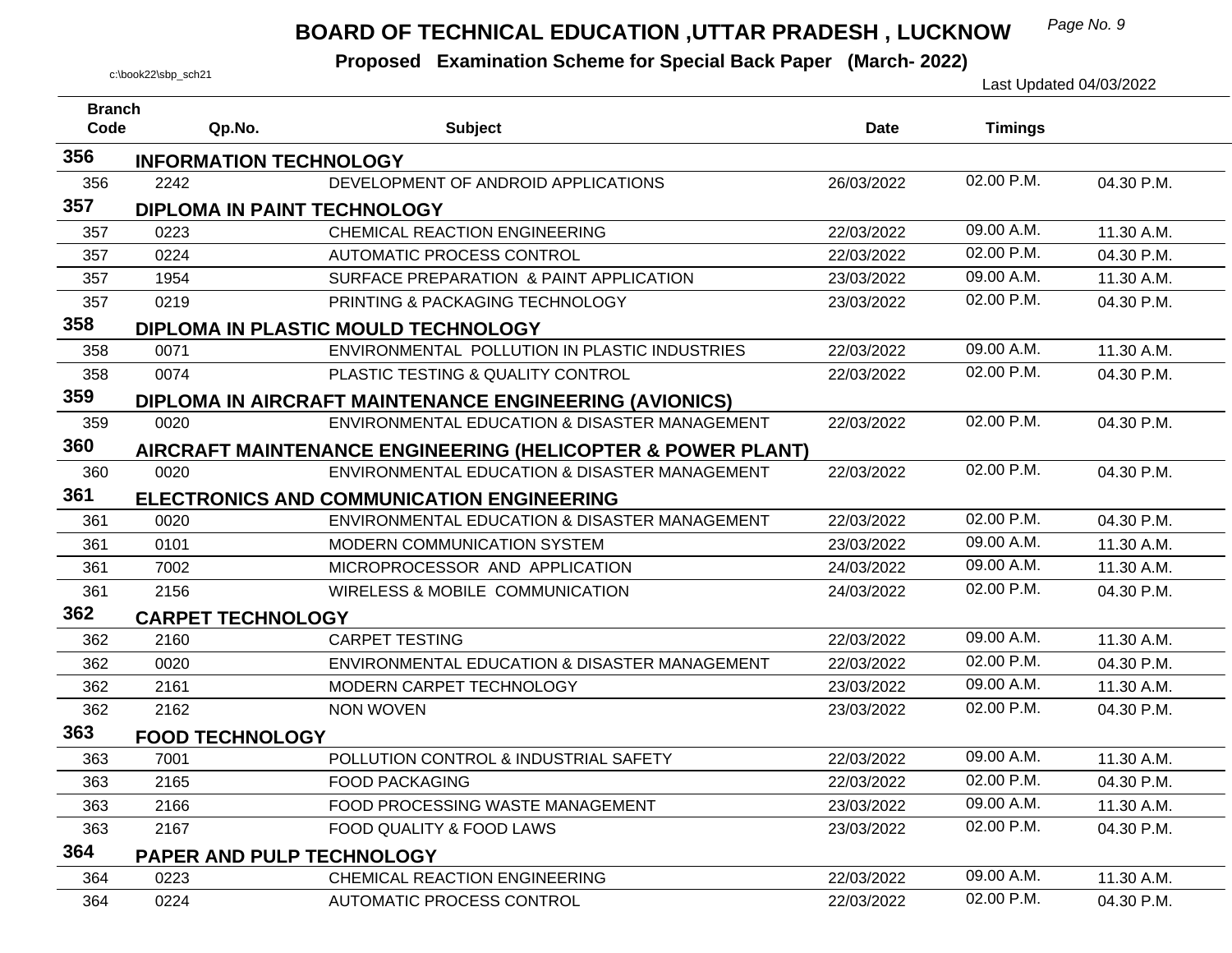#### *Page No. 10* **BOARD OF TECHNICAL EDUCATION ,UTTAR PRADESH , LUCKNOW**

| <b>Branch</b> |                            |                                                                     |            |                |            |
|---------------|----------------------------|---------------------------------------------------------------------|------------|----------------|------------|
| Code          | Qp.No.                     | <b>Subject</b>                                                      | Date       | <b>Timings</b> |            |
| 365           | <b>TEXTILE ENGINEERING</b> |                                                                     |            |                |            |
| 365           | 0245                       | ADVANCE FABRIC STRUCTURE                                            | 22/03/2022 | 09.00 A.M.     | 11.30 A.M. |
| 365           | 0020                       | ENVIRONMENTAL EDUCATION & DISASTER MANAGEMENT                       | 22/03/2022 | 02.00 P.M.     | 04.30 P.M. |
| 365           | 1117                       | INTRODUCTION TO KNITTING AND GRAMENT TECHNOLOGY                     | 23/03/2022 | 09.00 A.M.     | 11.30 A.M. |
| 375           |                            | <b>CIVIL ENGINEERING(Iateral entry)</b>                             |            |                |            |
| 375           | 2219                       | ANALYSIS OF STRUCTURES (ELECTIVE)                                   | 22/03/2022 | 09.00 A.M.     | 11.30 A.M. |
| 375           | 2293                       | PLUMBING SERVICES (ELECTIVE)                                        | 22/03/2022 | 09.00 A.M.     | 11.30 A.M. |
| 375           | 2342                       | REPAIR AND MAINTENANCE OF BUILDINGS (ELECTIVE)                      | 22/03/2022 | 09.00 A.M.     | 11.30 A.M. |
| 375           | 2241                       | DESIGN OF STEEL STRUCTURE                                           | 22/03/2022 | 02.00 P.M.     | 04.30 P.M. |
| 375           | 2300                       | <b>QUANTITY SURVEYING AND VALUATION</b>                             | 23/03/2022 | 09.00 A.M.     | 11.30 A.M. |
| 375           | 2310                       | STEEL STRUCTURE DRAWING                                             | 23/03/2022 | 02.00 P.M.     | 05.00 P.M. |
| 375           | 2341                       | <b>CONSTRUCTION MANAGEMENT ACCOUNTS &amp;</b>                       | 24/03/2022 | 09.00 A.M.     | 11.30 A.M. |
|               |                            | ENTREPRENEURSHIP DEVELOPMENT                                        |            |                |            |
| 376           |                            | CIVIL ENGINEERING (ENVIRONMENT POLLUTION & CONTROL) (lateral entry) |            |                |            |
| 376           | 2241                       | DESIGN OF STEEL STRUCTURE                                           | 22/03/2022 | 02.00 P.M.     | 04.30 P.M. |
| 376           | 2300                       | <b>QUANTITY SURVEYING AND VALUATION</b>                             | 23/03/2022 | 09.00 A.M.     | 11.30 A.M. |
| 376           | 2310                       | STEEL STRUCTURE DRAWING                                             | 23/03/2022 | 02.00 P.M.     | 05.00 P.M. |
| 376           | 2341                       | <b>CONSTRUCTION MANAGEMENT ACCOUNTS &amp;</b>                       | 24/03/2022 | 09.00 A.M.     | 11.30 A.M. |
|               |                            | ENTREPRENEURSHIP DEVELOPMENT                                        |            |                |            |
| 376           | 2252                       | ENVIRONMENTAL MANAGEMENT                                            | 24/03/2022 | 02.00 P.M.     | 04.30 P.M. |
| 377           |                            | FASHION DESIGN GARMENT & TECHNOLOGY (lateral entry)                 |            |                |            |
| 377           | 0020                       | ENVIRONMENTAL EDUCATION & DISASTER MANAGEMENT                       | 22/03/2022 | 02.00 P.M.     | 04.30 P.M. |
| 377           | 0287                       | FASHION ILLUSTRATION & MODEL DRAWING                                | 23/03/2022 | 09.00 A.M.     | 12.00 NOON |
| 377           | 0282                       | <b>BUSINESS ORGANISATION &amp; ENTERPRENEURSHIP</b>                 | 23/03/2022 | 02.00 P.M.     | 04.30 P.M. |
|               |                            | <b>DEVELOPMENT</b>                                                  |            |                |            |
| 377           | 0687                       | APPAREL INDUSTRY AND PRODUCTION MANAGEMENT                          | 24/03/2022 | 09.00 A.M.     | 11.30 A.M. |
| 378           |                            | <b>ELECTRICAL ENGINEERING (Iateral entry)</b>                       |            |                |            |
| 378           | 2247                       | ELECTRICAL DESIGN, DRAWING & ESTIMATING-II                          | 22/03/2022 | 09.00 A.M.     | 12.00 NOON |
| 378           | 2343                       | INSTALLATION MAINTENANCE & REPAIR OF ELECTRICAL                     | 22/03/2022 | 02.00 P.M.     | 04.30 P.M. |
|               |                            | <b>EQUIPENT</b>                                                     |            |                |            |
| 378           | 2344                       | UTILIZATION OF ELECTRICAL ENERGY                                    | 23/03/2022 | 09.00 A.M.     | 11.30 A.M. |
| 379           |                            | ELECTRICAL ENGINEERING (INDUSTRIAL CONTROL) (lateral entry)         |            |                |            |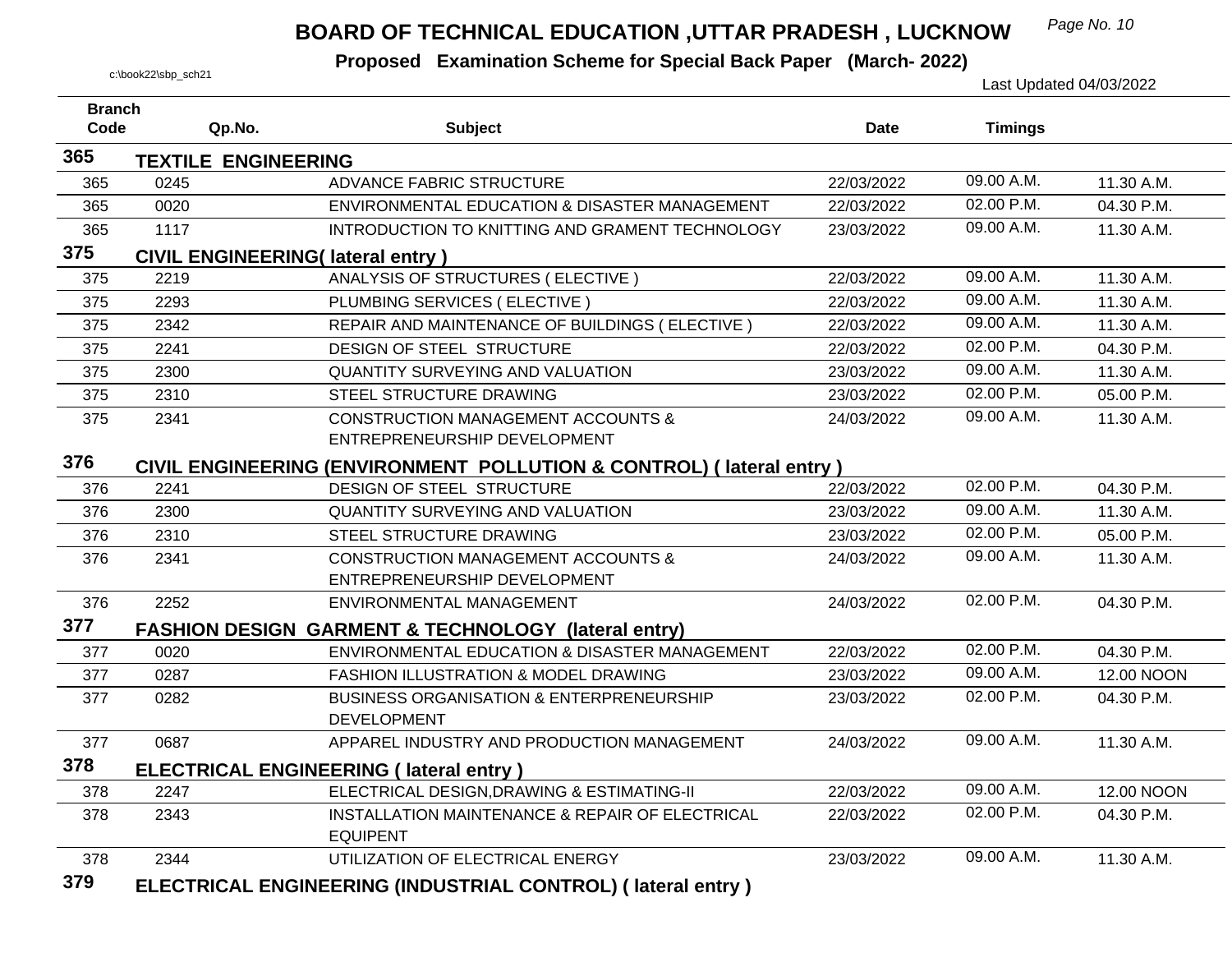## *Page No. 11* **BOARD OF TECHNICAL EDUCATION ,UTTAR PRADESH , LUCKNOW**

| <b>Branch</b> |        |                                                                             |            |                |            |
|---------------|--------|-----------------------------------------------------------------------------|------------|----------------|------------|
| Code          | Qp.No. | <b>Subject</b>                                                              | Date       | <b>Timings</b> |            |
| 379           |        | ELECTRICAL ENGINEERING (INDUSTRIAL CONTROL) (lateral entry)                 |            |                |            |
| 379           | 2345   | MICROPROCESSOR DEVELOPMENT SYSTEMS                                          | 22/03/2022 | 09.00 A.M.     | 11.30 A.M. |
| 379           | 2343   | INSTALLATION MAINTENANCE & REPAIR OF ELECTRICAL<br><b>EQUIPENT</b>          | 22/03/2022 | 02.00 P.M.     | 04.30 P.M. |
| 379           | 2344   | UTILIZATION OF ELECTRICAL ENERGY                                            | 23/03/2022 | 09.00 A.M.     | 11.30 A.M. |
| 380           |        | <b>ELECTRONICS ENGINEERING lateral entry (second year)</b>                  |            |                |            |
| 380           | 2233   | <b>COMPUTER NETWORKS [ELECTIVE]</b>                                         | 22/03/2022 | 09.00 A.M.     | 11.30 A.M. |
| 380           | 2236   | <b>CONTROL SYSTEM [ELECTIVE]</b>                                            | 22/03/2022 | 09.00 A.M.     | 11.30 A.M. |
| 380           | 2275   | MEDICAL ELECTRONICS [ELECTIVE]                                              | 22/03/2022 | 09.00 A.M.     | 11.30 A.M. |
| 380           | 2277   | MICROCONTROLLERS AND EMBEDDED SYSTEM                                        | 22/03/2022 | 02.00 P.M.     | 04.30 P.M. |
| 380           | 2280   | MICROWAVE RADAR ENGINEERING                                                 | 23/03/2022 | 09.00 A.M.     | 11.30 A.M. |
| 380           | 2320   | WIRELESS AND MOBILE COMMUNICATION SYSTEM                                    | 23/03/2022 | 02.00 P.M.     | 04.30 P.M. |
| 381           |        | ELECTRONICS ENGINEERING (MODERN CONSUMER ELECTRONICS (lateral entry)        |            |                |            |
| 381           | 2286   | MODERN CONSUMER ELECTRONICS APPLIANCES                                      | 22/03/2022 | 09.00 A.M.     | 11.30 A.M. |
| 381           | 2277   | MICROCONTROLLERS AND EMBEDDED SYSTEM                                        | 22/03/2022 | 02.00 P.M.     | 04.30 P.M. |
| 381           | 2280   | MICROWAVE RADAR ENGINEERING                                                 | 23/03/2022 | 09.00 A.M.     | 11.30 A.M. |
| 381           | 2320   | WIRELESS AND MOBILE COMMUNICATION SYSTEM                                    | 23/03/2022 | 02.00 P.M.     | 04.30 P.M. |
| 382           |        | ELECTRONICS ENGINEERING (ADVANCE MICROPROCESSOR & INTERFACE (lateral entry) |            |                |            |
| 382           | 2212   | ADVANCE MICROPROCESSOR & INTERFACE                                          | 22/03/2022 | 09.00 A.M.     | 11.30 A.M. |
| 382           | 2277   | MICROCONTROLLERS AND EMBEDDED SYSTEM                                        | 22/03/2022 | 02.00 P.M.     | 04.30 P.M. |
| 382           | 2280   | MICROWAVE RADAR ENGINEERING                                                 | 23/03/2022 | 09.00 A.M.     | 11.30 A.M. |
| 382           | 2320   | WIRELESS AND MOBILE COMMUNICATION SYSTEM                                    | 23/03/2022 | 02.00 P.M.     | 04.30 P.M. |
| 383           |        | ELECTRONICS ENGINEERING (MICRO ELECTRONICS) (lateral entry)                 |            |                |            |
| 383           | 2276   | MICRO-ELECTRONICS                                                           | 22/03/2022 | 09.00 A.M.     | 11.30 A.M. |
| 383           | 2277   | MICROCONTROLLERS AND EMBEDDED SYSTEM                                        | 22/03/2022 | 02.00 P.M.     | 04.30 P.M. |
| 383           | 2280   | MICROWAVE RADAR ENGINEERING                                                 | 23/03/2022 | 09.00 A.M.     | 11.30 A.M. |
| 383           | 2320   | WIRELESS AND MOBILE COMMUNICATION SYSTEM                                    | 23/03/2022 | 02.00 P.M.     | 04.30 P.M. |
| 384           |        | <b>MECHANICAL ENGINEERING (AUTOMOBILE) (lateral entry)</b>                  |            |                |            |
| 384           | 2229   | CNC MACHINES AND AUTOMATION                                                 | 22/03/2022 | 09.00 A.M.     | 11.30 A.M. |
| 384           | 2263   | <b>INDUSTRIAL ENGINEERING</b>                                               | 22/03/2022 | 02.00 P.M.     | 04.30 P.M. |
| 384           | 2346   | AUTOMOBILE MAINTENANCE, SERVICING & REPAIR                                  | 23/03/2022 | 09.00 A.M.     | 11.30 A.M. |
| 384           | 2351   | METROLOGY AND MEASURING INSTRUMENTS                                         | 23/03/2022 | 02.00 P.M.     | 04.30 P.M. |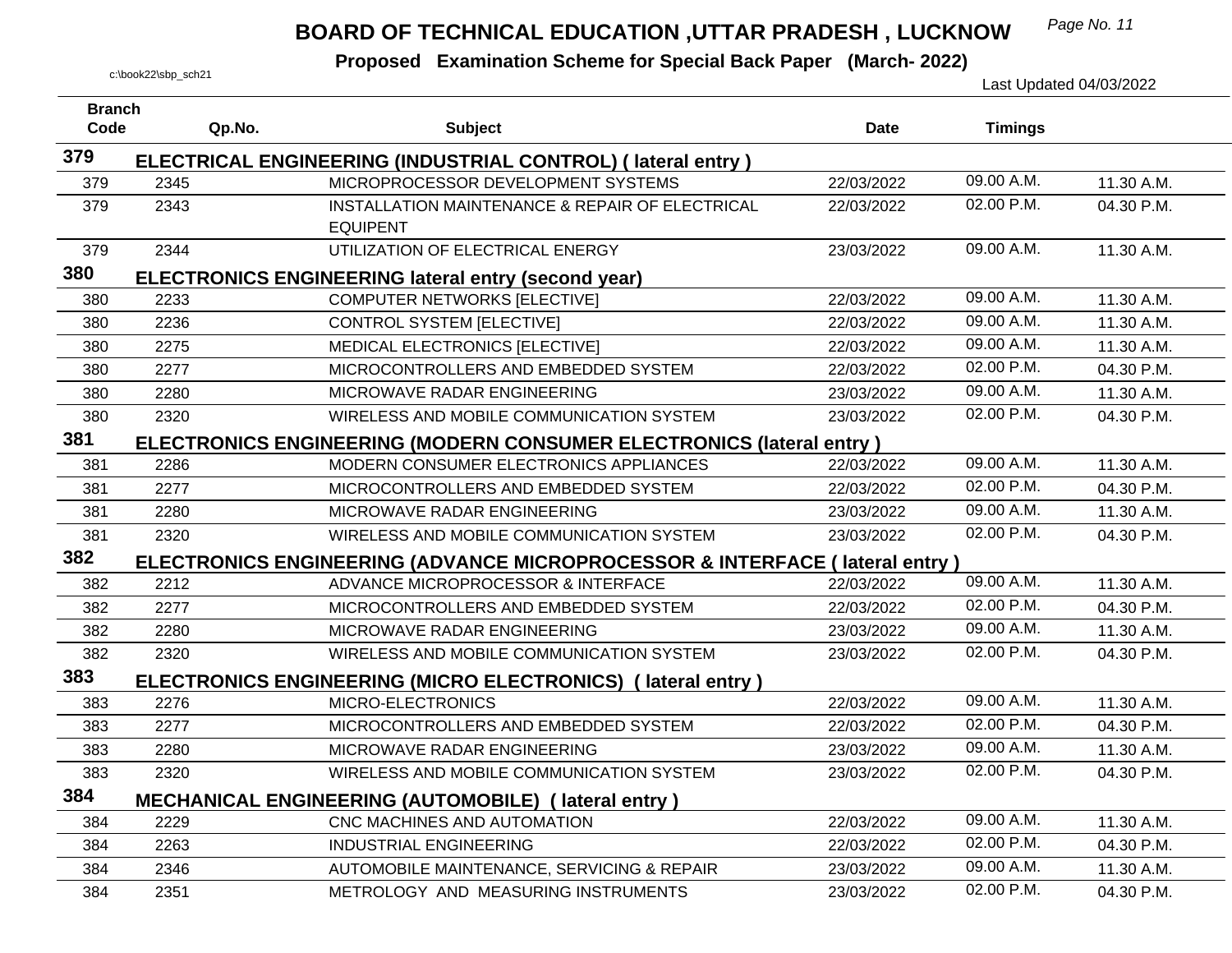## *Page No. 12* **BOARD OF TECHNICAL EDUCATION ,UTTAR PRADESH , LUCKNOW**

| <b>Branch</b> |        |                                                                                    |             |                |            |
|---------------|--------|------------------------------------------------------------------------------------|-------------|----------------|------------|
| Code          | Qp.No. | <b>Subject</b>                                                                     | <b>Date</b> | <b>Timings</b> |            |
| 385           |        | MECHANICAL ENGINEERING (COMPUTER AIDED DESIGN) (lateral entry)                     |             |                |            |
| 385           | 2229   | CNC MACHINES AND AUTOMATION                                                        | 22/03/2022  | 09.00 A.M.     | 11.30 A.M. |
| 385           | 2263   | <b>INDUSTRIAL ENGINEERING</b>                                                      | 22/03/2022  | 02.00 P.M.     | 04.30 P.M. |
| 385           | 2351   | METROLOGY AND MEASURING INSTRUMENTS                                                | 23/03/2022  | 02.00 P.M.     | 04.30 P.M. |
| 385           | 2357   | <b>COMPUTER AIDED DESIGN</b>                                                       | 26/03/2022  | 02.00 P.M.     | 04.30 P.M. |
| 386           |        | <b>MECHANICAL ENGINEERING (PRODUCTION) (lateral entry)</b>                         |             |                |            |
| 386           | 2229   | CNC MACHINES AND AUTOMATION                                                        | 22/03/2022  | 09.00 A.M.     | 11.30 A.M. |
| 386           | 2263   | <b>INDUSTRIAL ENGINEERING</b>                                                      | 22/03/2022  | 02.00 P.M.     | 04.30 P.M. |
| 386           | 2351   | METROLOGY AND MEASURING INSTRUMENTS                                                | 23/03/2022  | 02.00 P.M.     | 04.30 P.M. |
| 386           | 2315   | <b>TOOL ENGINEERING</b>                                                            | 26/03/2022  | 02.00 P.M.     | 04.30 P.M. |
| 387           |        | <b>MECHANICAL ENGINEERING (REFRIGERATION &amp; AIRCONDITIONING (Iateral entry)</b> |             |                |            |
| 387           | 2229   | CNC MACHINES AND AUTOMATION                                                        | 22/03/2022  | 09.00 A.M.     | 11.30 A.M. |
| 387           | 2263   | <b>INDUSTRIAL ENGINEERING</b>                                                      | 22/03/2022  | 02.00 P.M.     | 04.30 P.M. |
| 387           | 2351   | METROLOGY AND MEASURING INSTRUMENTS                                                | 23/03/2022  | 02.00 P.M.     | 04.30 P.M. |
| 387           | 2302   | REFRIGERATION PLANT ERECTION AND SERVICING                                         | 26/03/2022  | 02.00 P.M.     | 04.30 P.M. |
| 388           |        | <b>MECHANICAL ENGINEERING (MAINTENANCE) (lateral entry)</b>                        |             |                |            |
| 388           | 2229   | CNC MACHINES AND AUTOMATION                                                        | 22/03/2022  | 09.00 A.M.     | 11.30 A.M. |
| 388           | 2263   | <b>INDUSTRIAL ENGINEERING</b>                                                      | 22/03/2022  | 02.00 P.M.     | 04.30 P.M. |
| 388           | 2351   | METROLOGY AND MEASURING INSTRUMENTS                                                | 23/03/2022  | 02.00 P.M.     | 04.30 P.M. |
| 388           | 2323   | <b>REPAIR AND MAINTENANCE-II</b>                                                   | 26/03/2022  | 02.00 P.M.     | 04.30 P.M. |
| 389           |        | <b>COMPUTER SCIENCE AND ENGINEERING (lateral entry)</b>                            |             |                |            |
| 389           | 7004   | INDUSTRIAL MANAGEMENT & ENTREPRENEURSHIP<br><b>DEVELOPMENT</b>                     | 24/03/2022  | 09.00 A.M.     | 11.30 A.M. |
| 389           | 2214   | ADVANCED JAVA (ELECTIVE)                                                           | 24/03/2022  | 02.00 P.M.     | 04.30 P.M. |
| 389           | 2238   | DATA SCIENCE AND MACHINE LEARNING (ELECTIVE)                                       | 24/03/2022  | 02.00 P.M.     | 04.30 P.M. |
| 389           | 2244   | DOT NET TECHNOLOGIES (ELECTIVE)                                                    | 24/03/2022  | 02.00 P.M.     | 04.30 P.M. |
| 389           | 2228   | <b>CLOUD COMPUTING</b>                                                             | 26/03/2022  | 09.00 A.M.     | 11.30 A.M. |
| 389           | 2242   | DEVELOPMENT OF ANDROID APPLICATIONS                                                | 26/03/2022  | 02.00 P.M.     | 04.30 P.M. |
| 390           |        | <b>INFORMATION TECHNOLOGY (lateral entry)</b>                                      |             |                |            |
| 390           | 7004   | INDUSTRIAL MANAGEMENT & ENTREPRENEURSHIP<br><b>DEVELOPMENT</b>                     | 24/03/2022  | 09.00 A.M.     | 11.30 A.M. |
| 390           | 2214   | ADVANCED JAVA (ELECTIVE)                                                           | 24/03/2022  | 02.00 P.M.     | 04.30 P.M. |